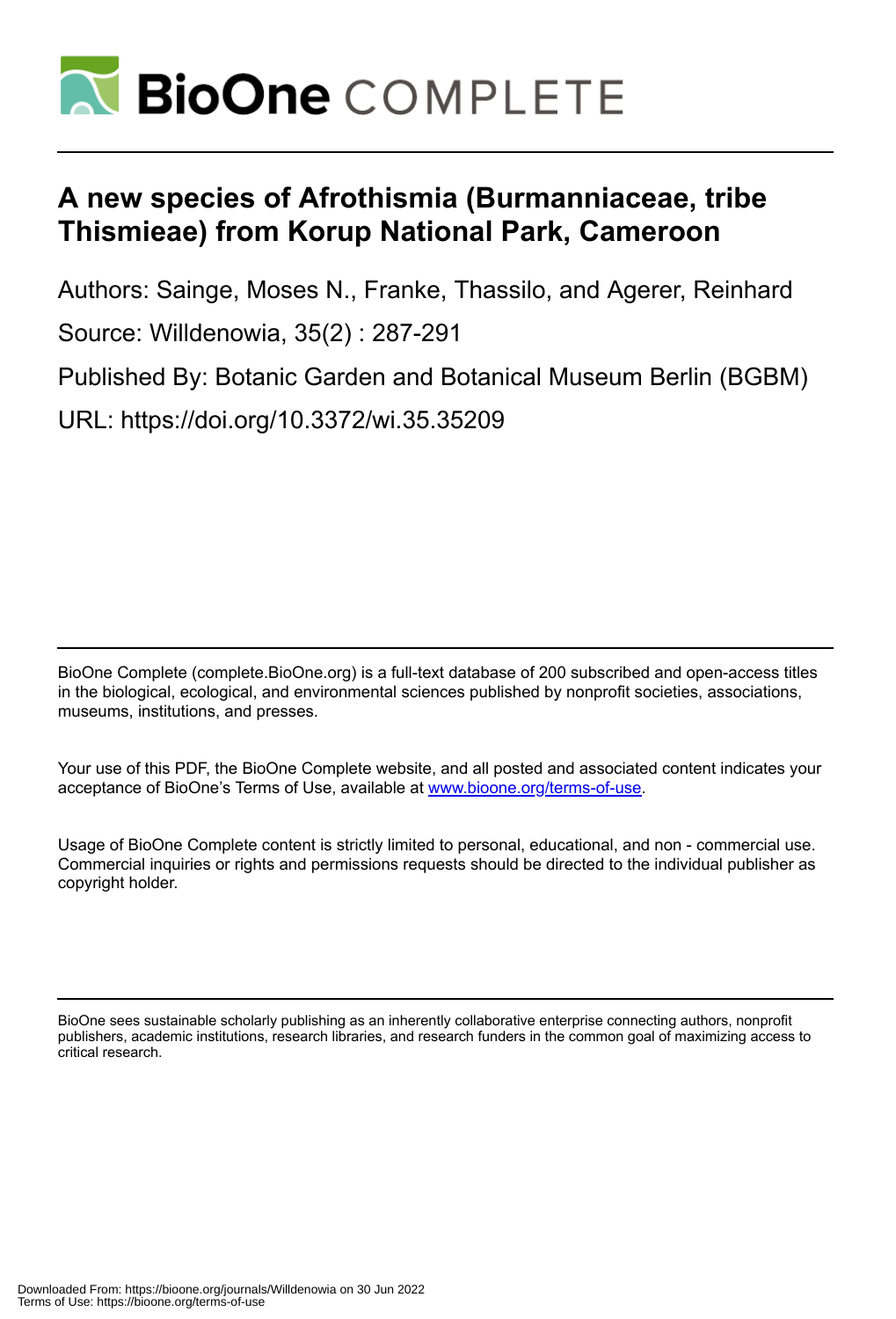MOSES N. SAINGE, THASSILO FRANKE & REINHARD AGERER

# **A new species of** *Afrothismia (Burmanniaceae,* **tribe** *Thismieae)* **from Korup National Park, Cameroon**

#### **Abstract**

Sainge, M. N., Franke, T. & Agerer, R.: A new species of *Afrothismia (Burmanniaceae,* tribe *Thismieae)* from Korup National Park, Cameroon. – Willdenowia 35: 287-291. – ISSN 0511-9618; © 2005 BGBM Berlin-Dahlem.

doi:10.3372/wi.35.35209 (available via http://dx.doi.org/)

*Afrothismia korupensis,* a new species of this genus of achlorophyllous, myco-heterotrophic herbs is described from evergreen Guineo-Congolean rain forest in the Korup National Park, Cameroon, and illustrated. It differs from all other species of the genus in the internal structure of its perianth tube with six radially arranged cuneate partitions at the base, the absence of an internal flange and the laterally winged staminal filaments, each with a conical projection.

#### **Introduction**

All species of the small African genus *Afrothismia* Schltr. are achlorophyllous, myco-heterotrophic herbs, receiving essential nutrients from root colonizing fungi (Leake 1994, Cheek & Williams 1999, Imhof 1999). *Afrothismia* and the related genera *Thismia* Griff., *Haplothismia* Airy Shaw and *Oxygyne* Schltr. form a natural unit, which holds a still unclear phylogenetic position within the *Dioscoreales* (Caddick & al. 2000a-b, Caddick & al. 2002a-b, Angiosperm Phylogeny Group 1998, 2003). Since Agardh (1853), the leading view oscillates between treating them as a separate family *(Thismiaceae)* or as a tribe within the *Burmanniaceae (Thismieae).* According to the Angiosperm Phylogeny Group (2003), they are currently considered to be part of the *Burmanniaceae*.

*Afrothismia* is known to occur in at least six countries of tropical Africa, with the highest diversity in southwestern Cameroon.

While performing phenological research at the Korup Forest Dynamic Plot (KFDP), a new species of *Afrothismia* was discovered. KFDP is a 50 hectare transect of evergreen Guineo-Congolean rain forest, which was established by the Center for Tropical Forest Science (CTFS), in order to monitor the composition and demography of woody plants in a tropical forest (Thomas & al. 2003). The plot is located in the southern Korup National Park in Cameroon's South West Province, which shelters one of Africa's highest plant diversities and is also the type locality of the recently described *Afrothismia hydra* Sainge & T. Franke (Sainge & Franke 2005).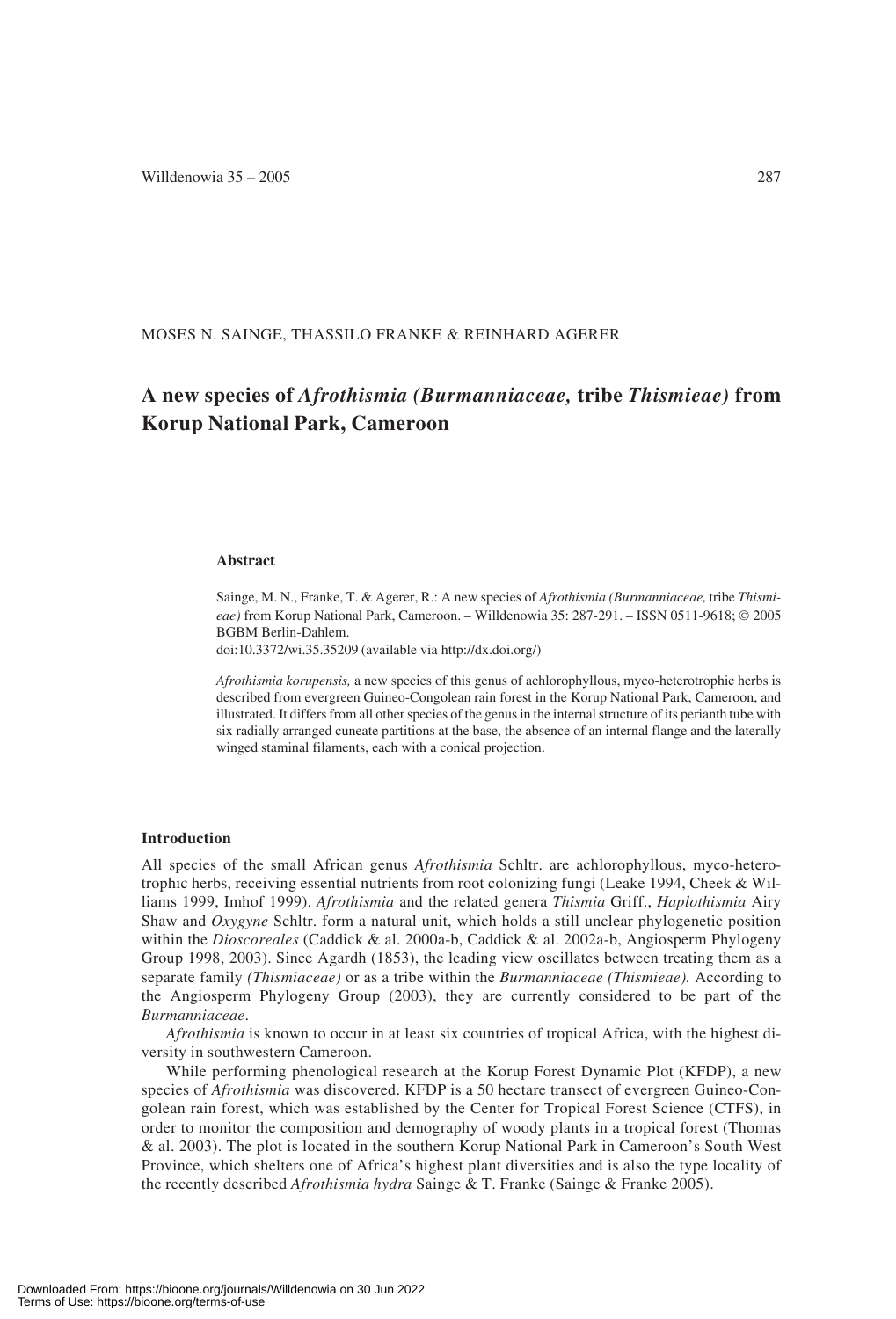

Fig. 1. *Afrothismia korupensis –* A: habit; B: flower; C: longitudinally sectioned flower, showing internal structures of perianth tube; D: transversely sectioned flower, showing arrangement of stamens; E: lateral view of stamen; F: ventral view of distal part of filament, anther and connective appendage; G: open fruit with stalked placentas (seeds lacking). – Drawn by T. Franke.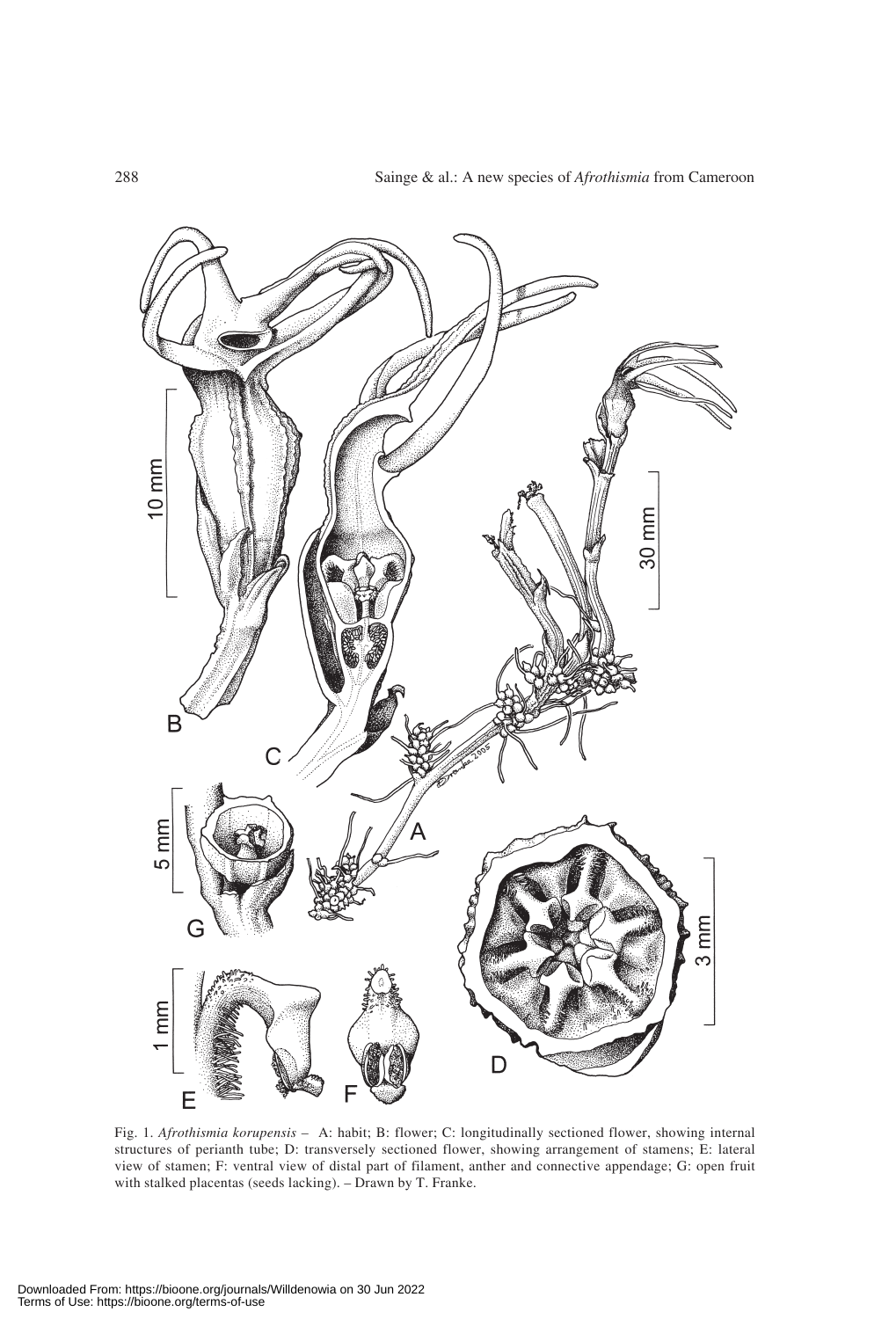### Willdenowia  $35 - 2005$  289

Until 2003 only three species and one variety of *Afrothismia* were published (Engler 1905, Schlechter 1906, Cowley 1988). In the following three years five new species were described and with the present contribution the number of species is tripled (Maas-van de Kamer 2003, Cheek 2003, Franke 2004, Franke & al. 2004, Sainge & Franke 2005).

## *Afrothismia korupensis* Sainge & T. Franke, **sp. nov.**

Holotypus: Cameroon, South West Province, Ndian Division, Southern Korup National Park, close to Chimpanzee Camp, Korup Forest Dynamic Plot (KFDP), 5°04'04''N, 8°51'21''E, c. 230 m, 9.7. 2002, *Sainge M. 991* (YA; isotypus: B) – Fig. 1.

Differt ab speciebus omnibus generis in structura interiore tubi perianthii cum 6 volvis longitudinalibus centrum tubi veines prominentibus, tubo sine limbo interio filamentis apiceus veines distincte dilatata, dorso processo conico provisis.

Dull white myco-heterotrophic herb. *Shoot* with clusters of proximally inflated roots and few scale-like leaves, epiterranean part distinctly ribbed and often branching, 25-120 mm long, 1- 2 mm in diam.; *roots* with their proximally inflated part beige-coloured, tubercle-like, ellipsoid to ovoid, 1.2-1.7 mm long and 1-1.2 mm in diam.; distal elongated part whitish, up to 16 mm long and c. 0.3 mm in diam. *Scales* deltoid to triangular-lanceolate, 1.7-2.9(-4.4) × 2-3.3 mm (width measured at base). *Inflorescence* 1-2(-3)-flowered, flowers opening subsequently. *Floral bracts* deltoid, with two deep fissures at each side, therefore seemingly 3-lobed,  $5.8-10 \times 3.3-5.8$  mm (width measured at base); floral bract and opposite scale forming an involucre-like structure. *Flowers* zygomorphic. *Perianth* basally fused, forming an upright, obpyriform tube with six free tepals; lower half of perianth tube and tepals white, upper half of perianth tube and area around mouth deep crimson. *Perianth tube* 10-12 mm long and 4.5-6.3 mm in diam. (at widest point), with six protruding veins, each crested with one or two knobbly ribs running from the base of the ovary to the proximal third of the tepals; lower part of tube obovoid, ± rugose to plicate, inner wall with six radially arranged, cuneate, fleshy processes, dividing the base into six cavities, each covered by a stamen; upper part of tube distinctly hood-shaped, inner wall smooth, without an internal flange; mouth circular to elliptic, oblique, with a white, protruding rim, 2.5-3.3 mm in diam. *Tepals* patent to slightly incurved, similar in shape and length, dorsiventrally flattened, narrow-lanceolate,  $16-28$  mm  $\times$  1.4-2 mm (width measured at the base); margins of adjacent tepals fused to each other c. 0.3 mm above point of insertion. *Stamens* six, inserted at the base of the perianth tube; proximal part of filaments c. 2.5 mm long, adnate to the perianth tube, ventrally densely pubescent; distal part of filaments free, c.1.2 mm long and 0.4 mm in diam., reflexed, ventrally decreasingly pubescent to glabrous, dorsally papillose, distally provided with lateral, broadly deltoid wings and a dorsal fleshy, conical projection; anthers glabrous, c.  $0.5 \times 0.4$  mm, distal connective appendage deltoid, dorsally papillose, firmly adnate to the stigmatic surface; thecae dehiscing longitudinally, half-way sunken into the fleshy connective, facing the perianth wall. *Ovary* unilocular, obovoid, 3.3-4.2 mm high and 3-3.3 mm in diam.; placentas 3, basally connate into a sterile central column; *style* glabrous, c. 0.7 mm long; stigma subspherical, densely papillose, c. 0.9 mm in diam., consisting of three stigmatic lobes fused to each other. *Fruit* a pyxidium, subspherical, 3.8-4.2 mm high and 3.3-3.8 mm in diam., sterile placental column not distended.

*Etymology.* – *Afrothismia korupensis* is named after the Korup National Park, where it was discovered.

*Distribution and ecology.* – *Afrothismia korupensis* is only known from the Korup National Park, where a small population of 12 individuals was discovered in 2002, growing in stony, very nutrient-poor soil on the floor of the evergreen Guineo-Congolean rain forest (for a comprehensive description of the vegetation see Thomas  $\&$  al. 2003). The type locality is situated on a hill slope in the northeastern part of the Korup Forest Dynamic Plot (KFDP) at an altitude of c. 230 m. Rainfall in the area is high, exceeding an annual average of 5000 mm (Thomas & al. 2003). A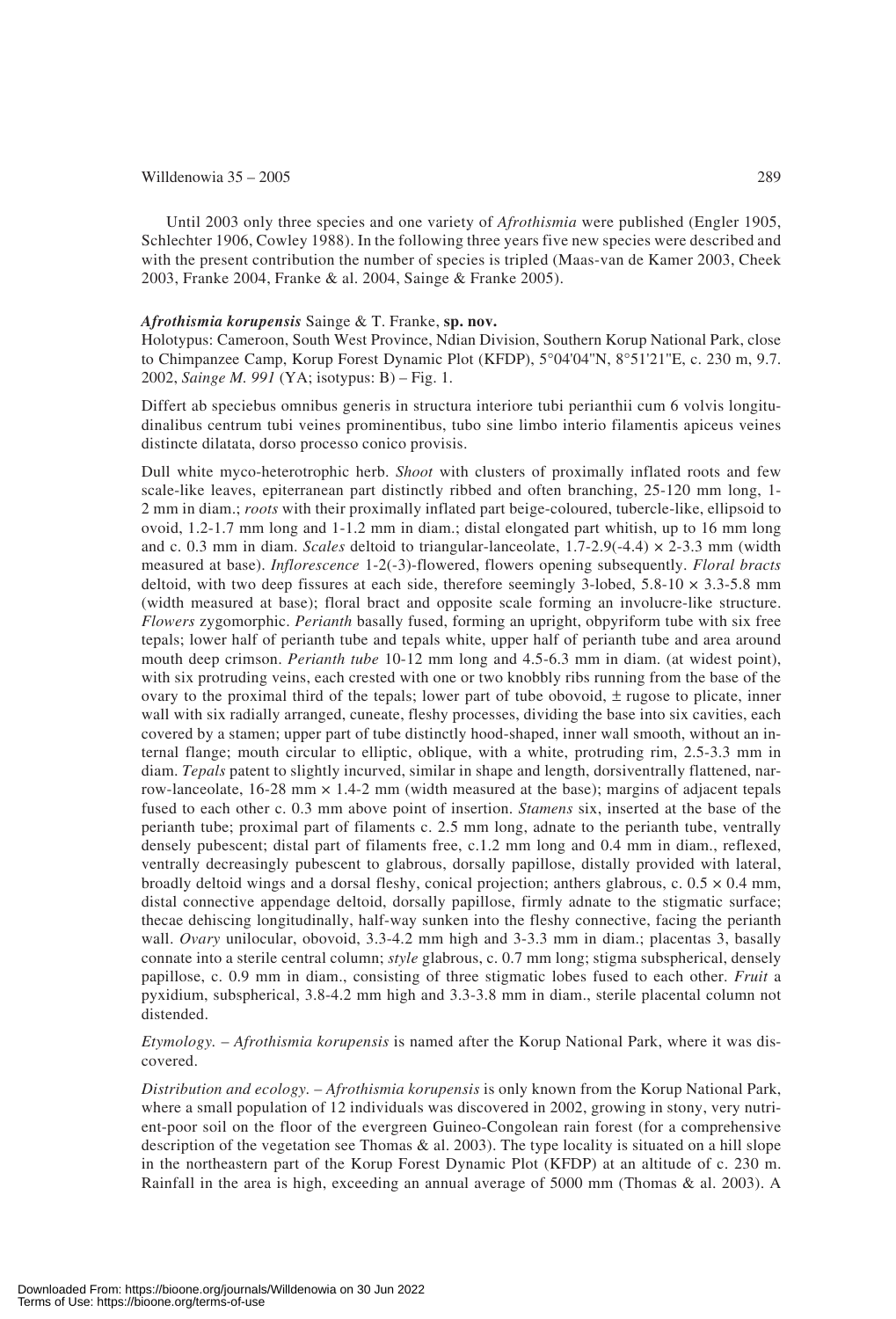plant inventory of the type locality yielded the following woody plant species: *Amphimas ferrugineus* Pierre ex Pellegr., *Angylocalyx oligophyllus* (Bak*.*) Bak.f., *Araliopsis soyauxii* Engl., *Cola praeacuta* Brenan & Keay, *Deinbollia unijuga* D. W. Thomas, *Desbordesia glaucescens* (Engl.) Tiegh., *Diospyros preussii* Gürke, *Diospyros zenkeri* (Gürke) F. White, *Diogoa zenkeri* (Engl.) Exell & Mendonça, *Drypetes staudtii* (Pax) Hutch., *Hymenostegia afzelii* (Oliv.) Harms, *Klaineanthus gaboniae* Pierre ex Prain, *Phyllanthus polyanthus* Pax, *Pierreodendron africanum* (Hook.f.) Little, *Strombosia pustulata* Oliv., *Symphonia globulifera* Linn.f., *Tapura africana* Oliv., *Trichoscypha patens* Engl., *Uapaca staudtii* Pax, *Xylopia aethiopica* (Dunal) A. Rich., *Zanthoxylum gilletii* (D. Wild.) P. G. Waterman.

Three specimens of *A. korupensis* were removed from the population in July 2002, almost at the peak of the rainy season. In June 2003 20 individuals were counted at the same spot. Other myco-heterotrophic herbs growing close by, were *Sciaphila ledermannii* Engl., *Burmannia hexaptera* Schltr. and *Gymnosiphon* cf. *longistylus* (Benth.) Hutch. & Dalziel.

#### **Acknowledgements**

This study was financially supported by the BIOLOG (Biodiversity and Global Change) programme (Grant 01LC0007) of the German Ministry of Education and Research (BMBF). The discovery of this remarkable new species would have been impossible without the support of the Center for Tropical Forest Science (CTFS) of the Smithsonian Tropical Research Institute and D. W. Thomas, G. B. Chuyong and D. Kenfack in particular. The authors are grateful for D. Podlech (Ludwig-Maximilians-Universität München) for preparing the Latin diagnosis and M. Cheek for reviewing a draft of the paper.

#### **References**

Agardh, J. G. 1853: Theoria systematis plantarum. – Lund, etc.

- Angiosperm Phylogeny Group (APG) 1998: An ordinal classification for the families of flowering plants. – Ann. Missouri Bot. Gard. **85:** 531-553. [CrossRef]
- 2003: An update of the angiosperm phylogeny group classification for the orders and families of flowering plants: APG II. – Bot. J. Linn. Soc. **141:** 399-436. [CrossRef]
- Caddick, L. E. & Rudall, P. J. 2000a: Floral morphology and development in *Dioscoreales*. Feddes Repert. **111:** 189-230.
- , —, Wilkin, P. & Chase, M. W. 2000b: Yams and their allies: systematics of *Dioscoreales*. – Pp. 475-487 in: Wilson, K. L. & Morrison, D. L. (ed.), Monocotyledons: systematics and evolution. – Melbourne.
- , Rudall, P. J., Wilkin, P., Hedderson, T. A. J. & Chase, M. W. 2002a: Phylogenetics of *Dioscoreales* based on combined analyses of morphological and molecular data. – Bot. J. Linn. Soc. **138:** 123-144. [CrossRef]
- , Wilkin, P., Rudall, P. J., Hedderson, T. A. J. & Chase, M. W. 2002b: Yams reclassified: A recircumscription of *Dioscoreaceae* and *Dioscoreales*. – Taxon **51:** 103-114. [CrossRef]
- Cheek, M. 2003: A new species of *Afrothismia (Burmanniaceae)* from Kenya. Kew Bull. **58:** 951-955. [CrossRef]
- $-\overline{\&$  Williams, S. 1999: A review of African saprophytic flowering plants. Pp 39-49 in: Timberlake, J. & Kativu, S. (ed.), African plants: biodiversity, taxonomy & uses. Proceedings of the 1997 AETFAT congress, Harare, Zimbabwe. – Kew.
- Cowley, E. J. 1988: *Burmanniaceae*. Pp 1-9 in: Polhill, R. M. (ed.), Flora of Tropical East Africa. – Rotterdam & Brookfield.
- Engler, A. 1905: *Thismia winkleri* Engl., eine neue afrikanische *Burmanniaceae*. Bot. Jahrb. Syst. **38:** 89-91.
- Franke, T. 2004: *Afrothismia saingei (Burmanniaceae),* a new myco-heterotrophic plant from Cameroon. – Syst. Geogr. Pl. **74:** 27-33.